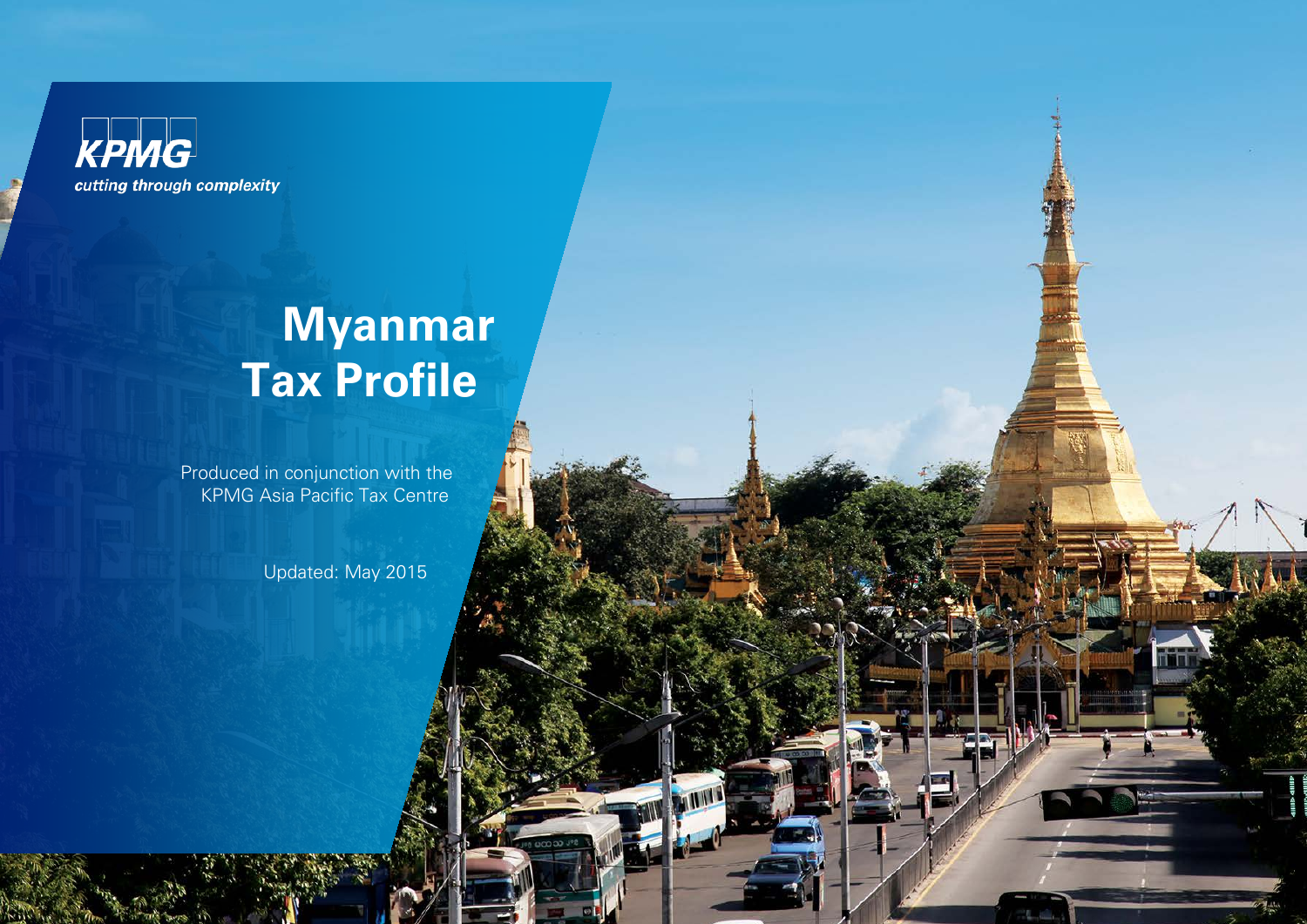#### **Contents**

| $\mathbf 1$     | <b>Corporate Income Tax</b>                                     | 1  |
|-----------------|-----------------------------------------------------------------|----|
| $2^{\circ}$     | <b>Income Tax Treaties for the Avoidance of Double Taxation</b> | 6  |
| $\mathbf{3}$    | <b>Indirect Tax</b>                                             | 7  |
| $\overline{4}$  | <b>Personal Taxation</b>                                        | 8  |
| 5               | <b>Other Taxes</b>                                              | 9  |
| $6\phantom{1}6$ | <b>Tax Authority</b>                                            | 10 |

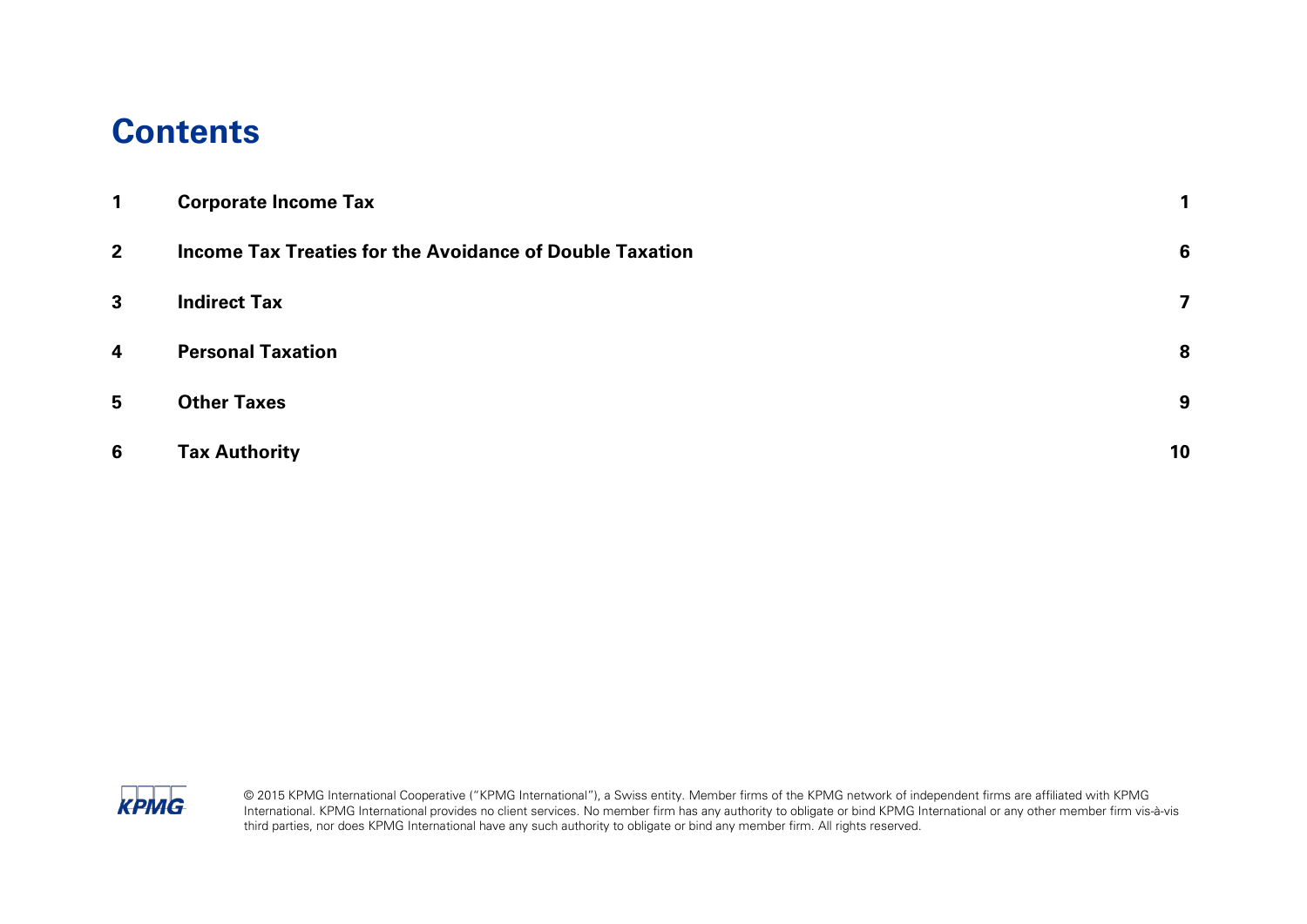# <span id="page-2-0"></span>**1 Corporate Income Tax**

| <b>Corporate Income Tax</b>    | Corporate income tax.                                                                                                                                                                                                                                                                                                            |
|--------------------------------|----------------------------------------------------------------------------------------------------------------------------------------------------------------------------------------------------------------------------------------------------------------------------------------------------------------------------------|
| <b>Tax Rate</b>                | An enterprise established under the Myanmar Companies Act, an entity established under the Myanmar Foreign<br>Investment Law (MFIL), and a registered Myanmar branch of a foreign entity that enjoys incentives under the MFIL are<br>subject to income tax at 25 percent.                                                       |
|                                | A registered Myanmar branch of a foreign entity that does not enjoy incentives under the MFIL, and other non-resident<br>entities, are also subject to income tax at 25 percent.                                                                                                                                                 |
| <b>Residence</b>               | The residence status of a company is determined by the place of its incorporation. Companies incorporated in Myanmar<br>are treated as residents of Myanmar for tax purposes. Companies incorporated outside Myanmar are treated as non-<br>residents of Myanmar for tax purposes.                                               |
|                                | Companies resident in Myanmar are subject to income tax on their worldwide income. However, companies established<br>under the MFIL and non-resident companies are taxed only on income accrued or derived in Myanmar.                                                                                                           |
| <b>Compliance requirements</b> | The tax year follows the fiscal year, starting 1 April and ending 31 March. The annual tax return must be filed with the<br>Internal Revenue Department by 30 June of the following income year. If a business is dissolved, an income tax return<br>must be filed within one month from the time the business was discontinued. |
|                                | Tax returns for capital gains under the income tax law are to be submitted within one month after the capital asset was<br>disposed of.                                                                                                                                                                                          |
|                                | In addition tax payers are required to file tax returns for withholding tax, commercial tax and individual income tax on a<br>monthly or quarterly basis.                                                                                                                                                                        |

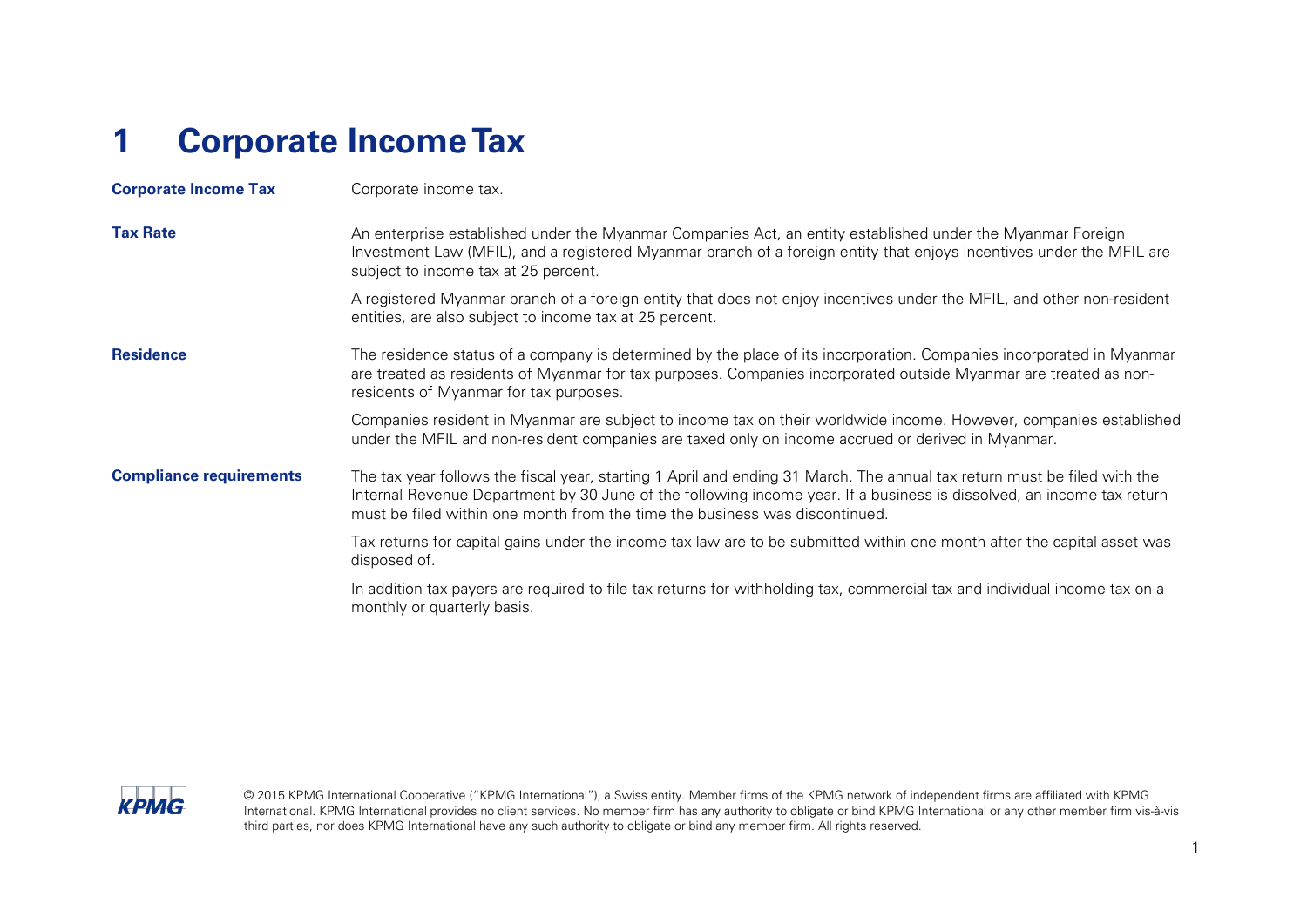| <b>Withholding Tax Rates for</b>           | Dividends are not subject to withholding tax, regardless of the residence status of the recipient.                                                                                                                                                                                                                                                                                                                                                                                                                                                                                                 |
|--------------------------------------------|----------------------------------------------------------------------------------------------------------------------------------------------------------------------------------------------------------------------------------------------------------------------------------------------------------------------------------------------------------------------------------------------------------------------------------------------------------------------------------------------------------------------------------------------------------------------------------------------------|
| <b>Payments made to Non-</b><br>residents  | Interest paid to a non-resident of Myanmar is subject to withholding tax of 15 percent.                                                                                                                                                                                                                                                                                                                                                                                                                                                                                                            |
|                                            | Royalties paid to a non-resident of Myanmar are subject to withholding tax of 20 percent.                                                                                                                                                                                                                                                                                                                                                                                                                                                                                                          |
|                                            | The withholding tax rates on interest and royalty payments made to non-residents of Myanmar may be reduced by an<br>applicable income tax treaty.                                                                                                                                                                                                                                                                                                                                                                                                                                                  |
| <b>Holding rules</b>                       | Under Myanmar Income Tax Law, dividends received are not subject to income tax.                                                                                                                                                                                                                                                                                                                                                                                                                                                                                                                    |
|                                            | Capital gains tax is levied on gains from the sale, exchange or transfer of capital assets. However, no capital gains tax will<br>be levied if the total value of such capital assets within a year does not exceed 5 Million MMK. Capital gains are taxable<br>at 10 percent for resident and non-resident taxpayers. Capital gains for taxpayers in the oil and gas industry are subject to<br>capital gains tax at between 40 percent and 50 percent. The rights for Myanmar to impose capital gains tax on non-<br>resident investors are limited in several of Myanmar's income tax treaties. |
|                                            | The taxable capital gain is calculated based on the difference between the sales proceeds and the cost of the asset, less<br>the accumulated tax depreciation allowed under the Myanmar Income Tax Law.                                                                                                                                                                                                                                                                                                                                                                                            |
| <b>Tax Losses</b>                          | Losses, which are not capital losses, can be set off against other income in the same income year. Any unabsorbed tax<br>losses can be carried forward for a maximum of three years.                                                                                                                                                                                                                                                                                                                                                                                                               |
|                                            | Capital losses cannot be carried forward and cannot be offset against other sources of income.                                                                                                                                                                                                                                                                                                                                                                                                                                                                                                     |
|                                            | Tax losses cannot be carried back.                                                                                                                                                                                                                                                                                                                                                                                                                                                                                                                                                                 |
| <b>Tax Consolidation / Group</b><br>relief | There is no tax consolidation or grouping provisions in Myanmar.                                                                                                                                                                                                                                                                                                                                                                                                                                                                                                                                   |
| <b>Transfer of shares</b>                  | Gains from the transfer of shares will be subject to capital gains tax. Stamp duty is also applicable at 0.3 percent of the<br>value of shares sold or transferred.                                                                                                                                                                                                                                                                                                                                                                                                                                |
|                                            | Gains on the sale, exchange or transfer of bonds and other similar instruments will also be subject to capital gains tax.                                                                                                                                                                                                                                                                                                                                                                                                                                                                          |

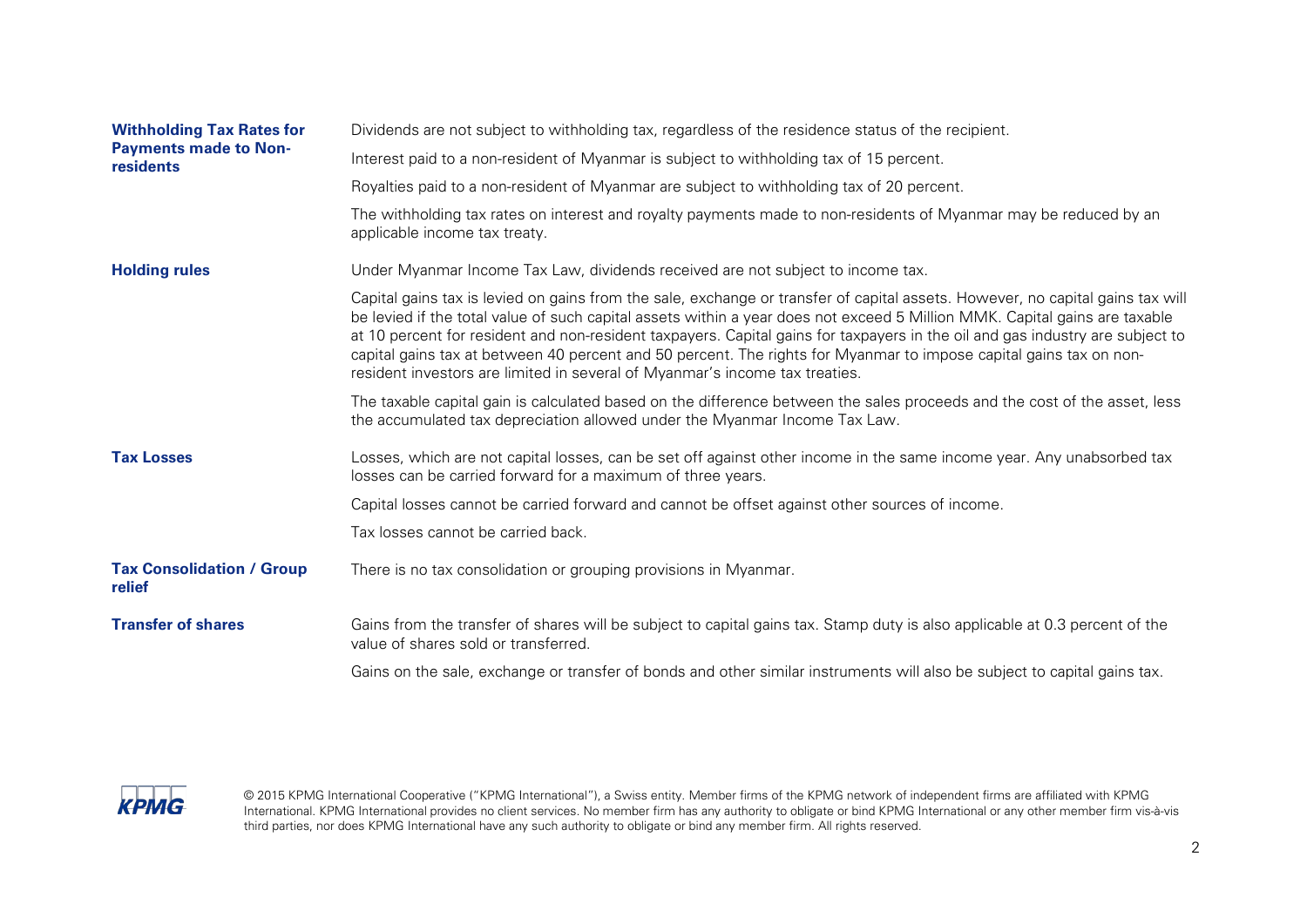| <b>Transfer of assets</b>                         | All assets that meet the definition of a capital asset, including land, buildings, vehicles and any other capital assets of an<br>enterprise will be subject to income tax on capital gains derived from the sale, exchange, or transfer of these assets.<br>Intangible assets may also be seen as a capital asset for tax purposes.                                      |
|---------------------------------------------------|---------------------------------------------------------------------------------------------------------------------------------------------------------------------------------------------------------------------------------------------------------------------------------------------------------------------------------------------------------------------------|
|                                                   | Stamp duty is applicable on a number of transactions. The sale of immovable property can be subject to 5 or 7 percent<br>tax on the value of the property, depending on the location of the land and/or building.                                                                                                                                                         |
|                                                   | Due to the restrictions on foreign ownership of land, these taxes are usually not a direct issue for foreign investors.                                                                                                                                                                                                                                                   |
| <b>CFC rules</b>                                  | There is no CFC regime in Myanmar.                                                                                                                                                                                                                                                                                                                                        |
| <b>Transfer Pricing</b>                           | Myanmar has no formal transfer pricing regulations.                                                                                                                                                                                                                                                                                                                       |
| <b>Thin Capitalisation</b>                        | There is no specific thin capitalisation regime in Myanmar, although capitalization of a company might be covered in the<br>licences granted to the company. However, there are restrictions to the deductibility of interest.                                                                                                                                            |
|                                                   | Interest on a foreign-sourced loan that is approved by the Myanmar Investment Commission and the Central Bank of<br>Myanmar is deductible for income tax purposes. For locally-sourced loans, the Central Bank of Myanmar determines a<br>maximum interest rate, currently set at 13 percent. This maximum rate is used to limit interest deductions for tax<br>purposes. |
| <b>General Anti-avoidance</b>                     | There is no general anti-avoidance rule in Myanmar.                                                                                                                                                                                                                                                                                                                       |
| <b>Anti-treaty shopping</b>                       | There are no specific anti-treaty shopping rules. Please refer to section 2 comments on the application of income tax<br>treaties.                                                                                                                                                                                                                                        |
| <b>Other specific anti-avoidance</b><br>rules     | There are no other specific anti-avoidance rules in Myanmar.                                                                                                                                                                                                                                                                                                              |
| <b>Rulings</b>                                    | There are no specific legal grounds to request an advanced ruling from the tax authorities. Still, it is possible to request<br>such rulings, which are not legally binding.                                                                                                                                                                                              |
| <b>Intellectual Property</b><br><b>Incentives</b> | There are currently no intellectual property incentives in Myanmar.                                                                                                                                                                                                                                                                                                       |

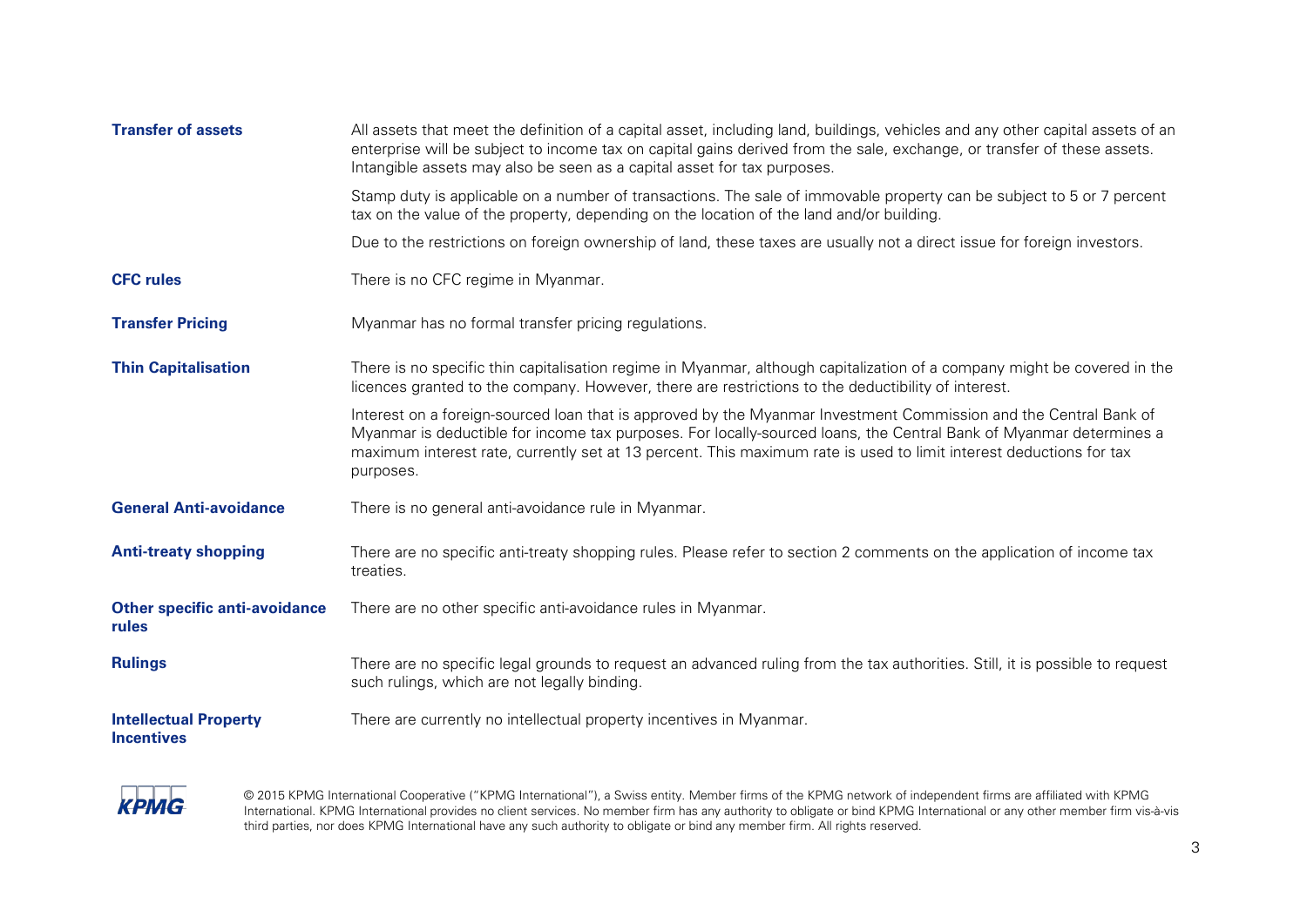| <b>R&amp;D Incentives</b>                                        | There are currently no specific R&D incentives in Myanmar except deductions for certain R&D expenditure under the<br>Myanmar Foreign Investment Law (see 'Other incentives' below). |  |  |
|------------------------------------------------------------------|-------------------------------------------------------------------------------------------------------------------------------------------------------------------------------------|--|--|
| <b>Other incentives</b>                                          | Companies registered under the Myanmar Foreign Investment Law can be granted a wide range of tax incentives,<br>including all of the following:                                     |  |  |
|                                                                  | Tax holiday from corporate income tax of five years or more for enterprises engaged in the production of goods or<br>٠<br>services                                                  |  |  |
|                                                                  | Tax exemption for profits maintained in a reserve fund and reinvested within one year<br>٠                                                                                          |  |  |
|                                                                  | Accelerated depreciation on certain assets<br>٠                                                                                                                                     |  |  |
|                                                                  | Customs duty relief and/or exemption for certain imports<br>$\blacksquare$                                                                                                          |  |  |
|                                                                  | Deductions for certain research and development expenditure<br>$\blacksquare$                                                                                                       |  |  |
|                                                                  | Relief from income-tax up to 50 percent on the profits for goods produced and exported<br>$\blacksquare$                                                                            |  |  |
|                                                                  | Further incentives may be available for foreign investors carrying out business in one of the Special Economic Zones.                                                               |  |  |
| <b>Hybrid Instruments</b>                                        | In general the Myanmar tax laws provide little guidance on taxation of hybrid instruments. Such instruments are not<br>widely used in Myanmar.                                      |  |  |
| <b>Hybrid entities</b>                                           | N/A                                                                                                                                                                                 |  |  |
| <b>Special tax regimes for</b><br>specific industries or sectors | Entities in the oil and gas sector will be subject to an increased level of capital gains, with rates ranging from 40 percent<br>to 50 percent.                                     |  |  |

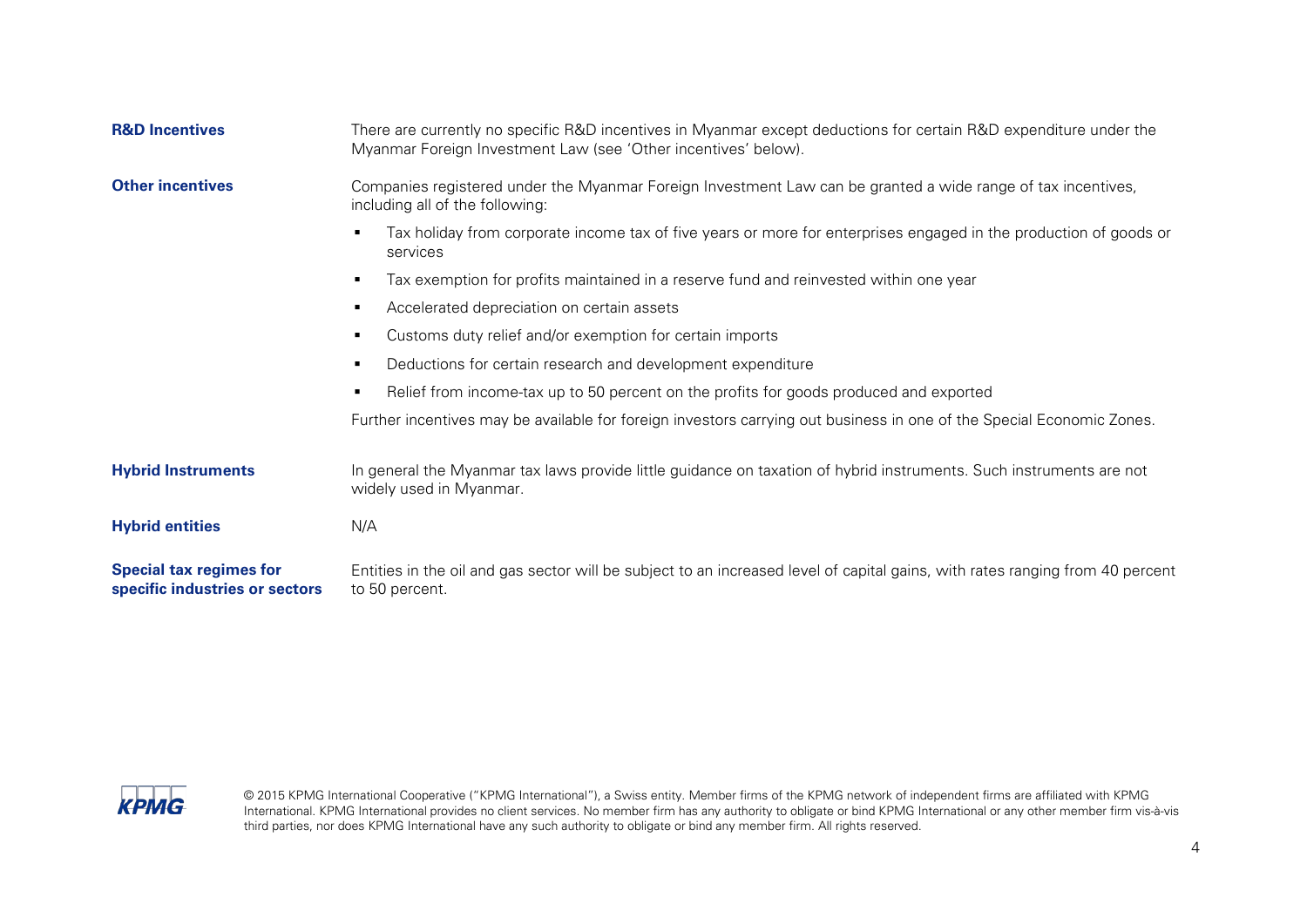**Related business factors** The typical legal entity used for conducting business operations in Myanmar is a Limited Liability Company. Such companies are most commonly held directly by individuals at this current juncture rather than through corporate holding structures.

> There are capital requirements for establishing a legal entity in certain sectors. For example, the minimum capital generally required for a service related company is USD50,000 and the minimum capital generally required for an industrial or hotel company may be USD150,000.

There are certain requirements of local participation and ownership for specified businesses under the Myanmar Foreign Investment Law.

A legal entity must comply with provisions of the Foreign Exchange Management Law.

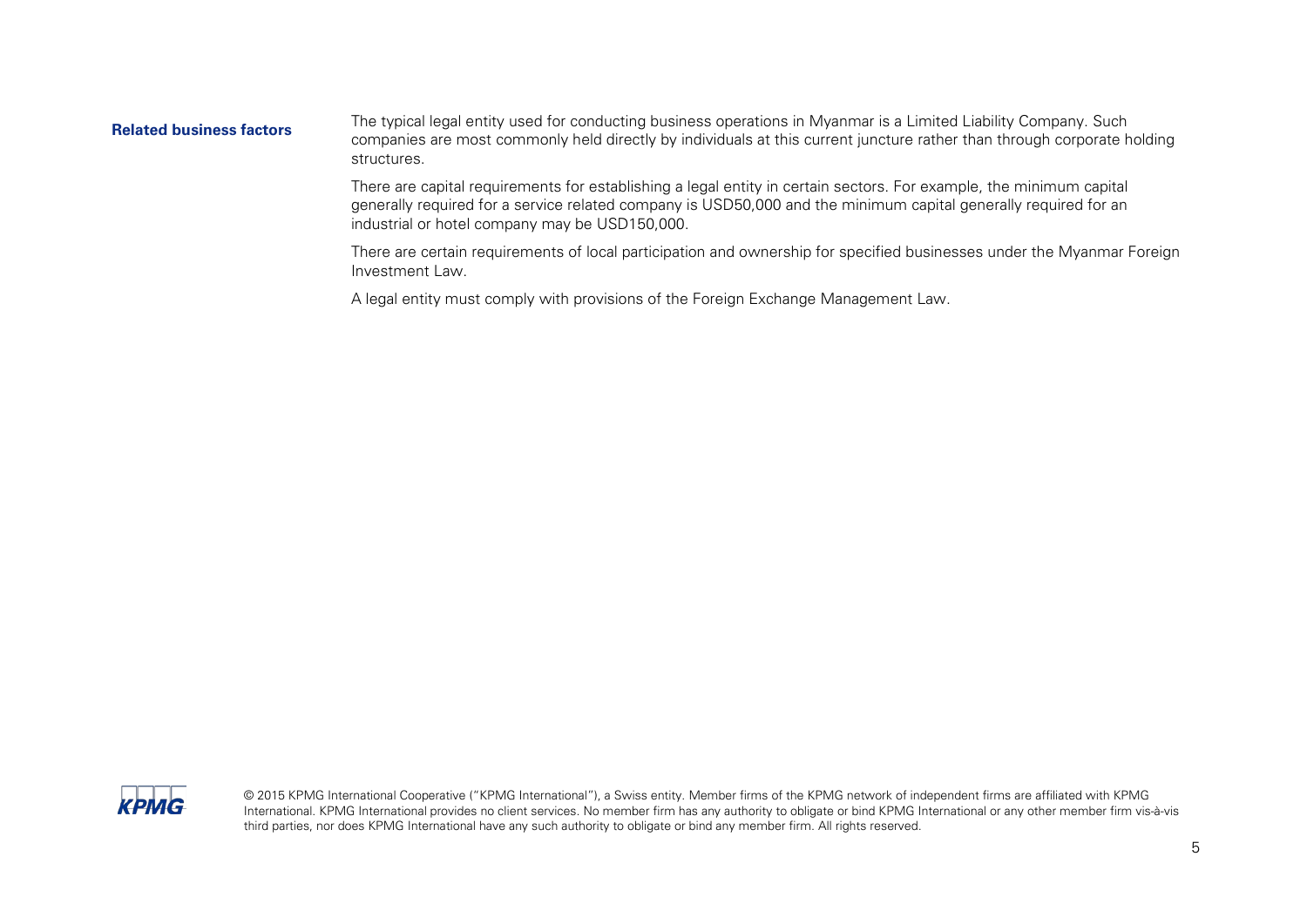### <span id="page-7-0"></span>**2 Income TaxTreaties for the Avoidance of Double Taxation**

| <b>In Force</b>                                               | India                   | Singapore   | United Kingdom                                                                                                           |
|---------------------------------------------------------------|-------------------------|-------------|--------------------------------------------------------------------------------------------------------------------------|
|                                                               | Laos                    | South Korea | Vietnam                                                                                                                  |
|                                                               | Malaysia                | Thailand    |                                                                                                                          |
|                                                               | tax treaty application. |             | In general it is advisable to confer with the Myanmar tax authority before arranging structures which may rely on income |
| <b>Negotiated, not yet in force at</b><br>time of publication | Not applicable          |             |                                                                                                                          |

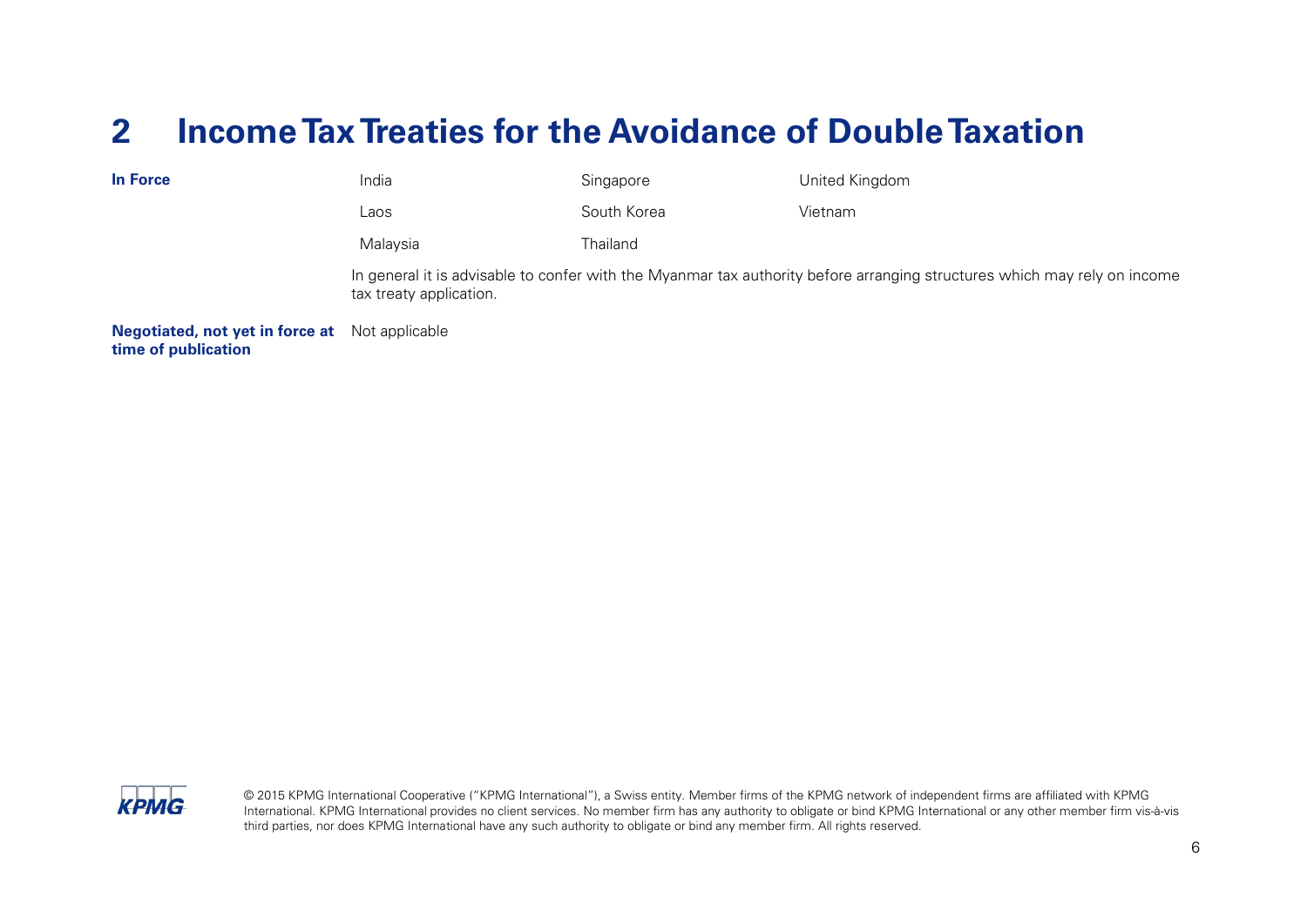# <span id="page-8-0"></span>**3 Indirect Tax**

| <b>Indirect Tax</b>     | Commercial Tax is a turnover tax levied on goods and services.                                                                                                                                                              |
|-------------------------|-----------------------------------------------------------------------------------------------------------------------------------------------------------------------------------------------------------------------------|
| <b>Standard Rate</b>    | Commercial tax for services is applied at 5 percent of gross sales, except for specified services that are not subject to<br>commercial tax.                                                                                |
|                         | Commercial tax at 5 percent is levied on goods other than exempted goods. Certain special goods (such as alcohol,<br>cigarettes and petroleum related products) are subject to various rates from 8 percent to 100 percent. |
| <b>More information</b> | For more information on Commercial Tax in Myanmar, refer to the KPMG Asia Pacific Indirect Tax Country Guide.                                                                                                               |

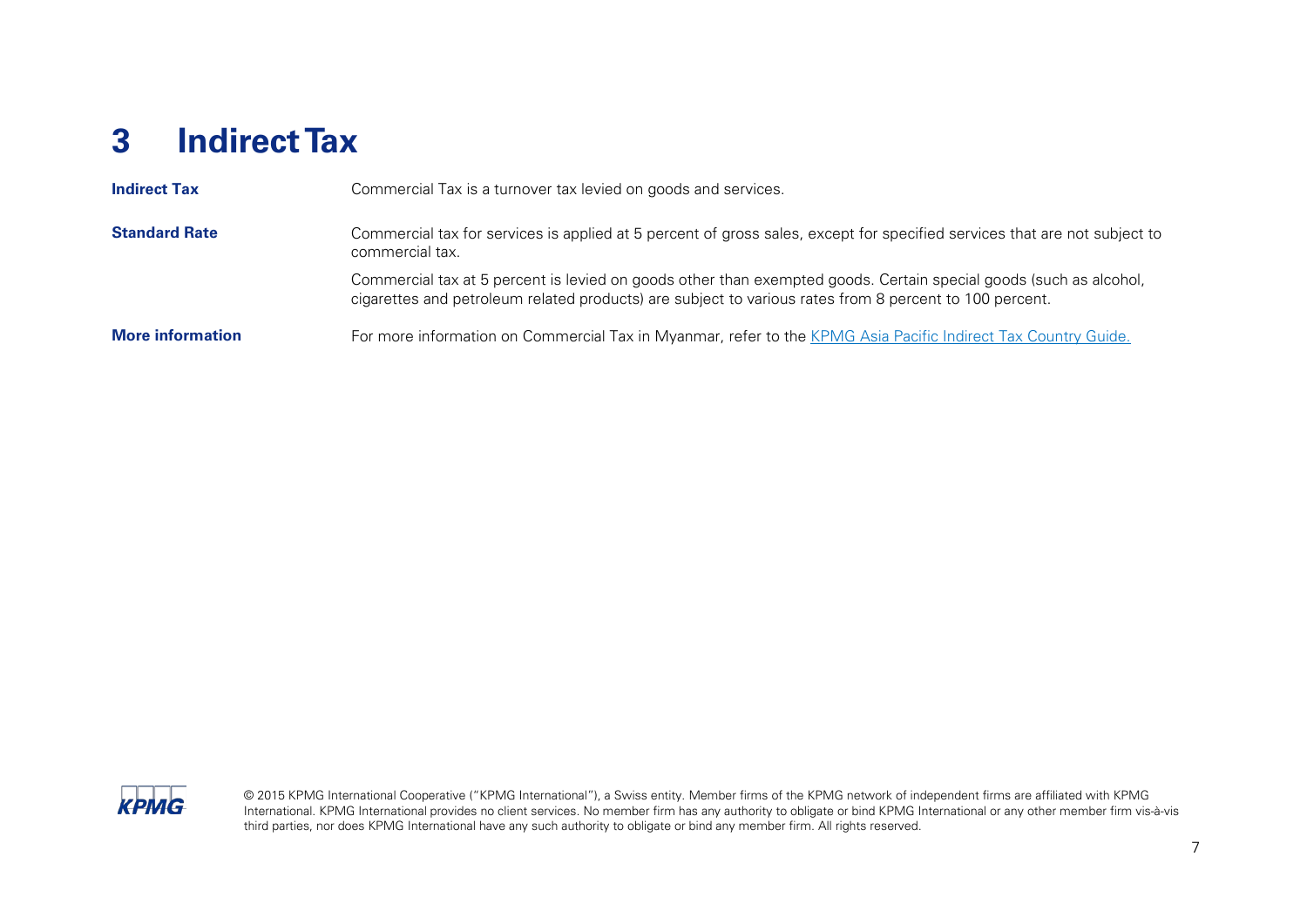# <span id="page-9-0"></span>**4 Personal Taxation**

| <b>Income Tax</b>                                         | Individual income tax                                                                                                                                                                                                                                                                  |
|-----------------------------------------------------------|----------------------------------------------------------------------------------------------------------------------------------------------------------------------------------------------------------------------------------------------------------------------------------------|
| <b>Top Rate</b>                                           | Myanmar has a progressive tax system with the top personal tax rate of 25 percent for resident citizens and resident<br>foreigners of Myanmar. Non-resident foreigners are subject to tax at a flat rate of 35 percent (this may be reduced under<br>an applicable income tax treaty). |
|                                                           | Employers are required to withhold income tax from employees' salaries, with the tax being payable to the tax authority<br>in monthly or quarterly instalments.                                                                                                                        |
| <b>Social Security</b>                                    | Employers with five employees or more are required to provide social security benefits to employees, such as general<br>benefit insurance and insurance against employment-related injuries.                                                                                           |
|                                                           | Employees are required to contribute 2 percent of their salary or wages, with the employer's contribution of 3 percent of<br>the employee's salary or wages. The maximum contribution is currently MMK15,000 per employee per month.                                                   |
| <b>International Social Security</b><br><b>Agreements</b> | None                                                                                                                                                                                                                                                                                   |

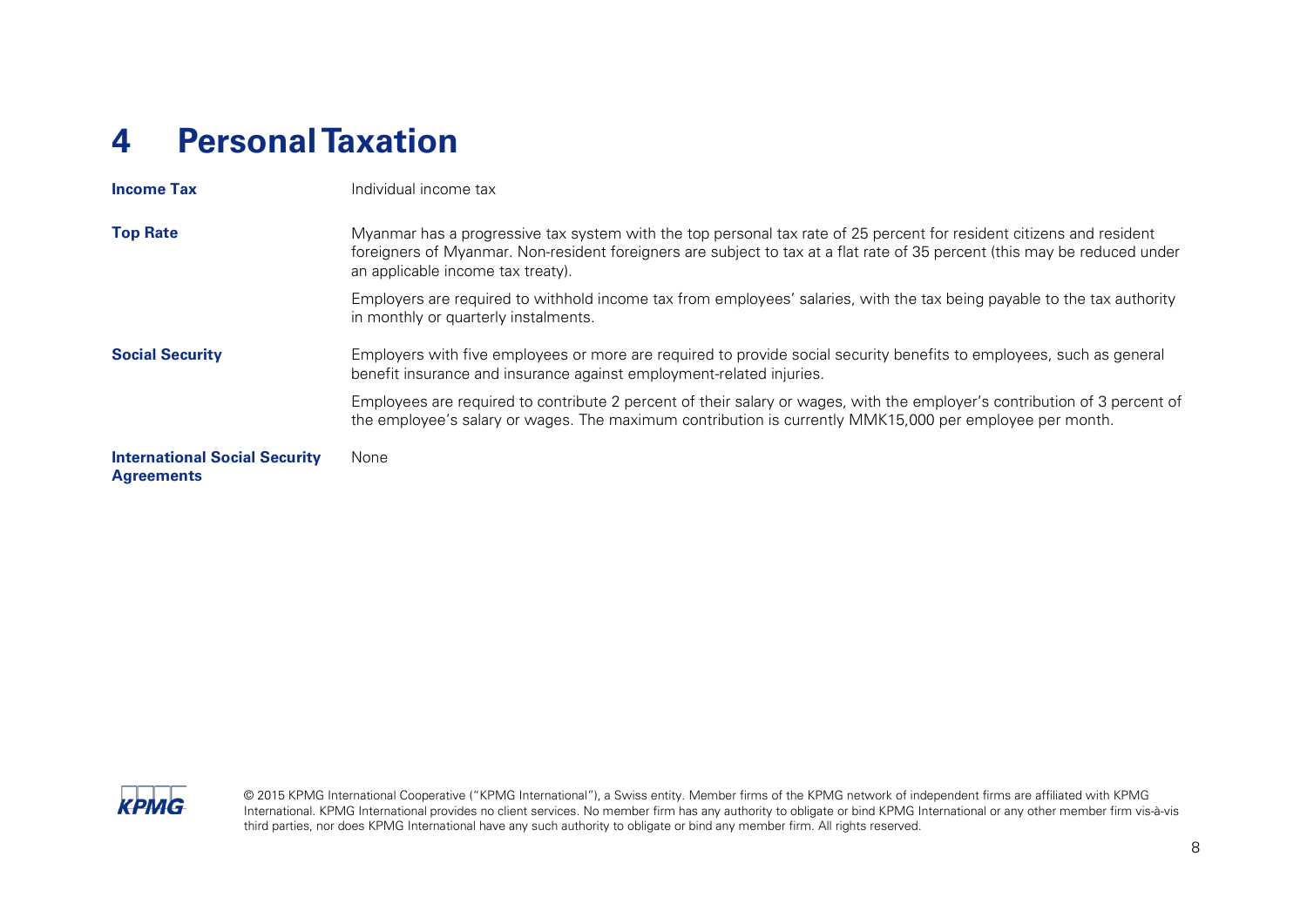# <span id="page-10-0"></span>**5 Other Taxes**

| <b>Customs duty</b> | Most imported goods, with a few exceptions, are subject to customs duties on importation and are required to be<br>declared to the Myanmar Customs Department accordingly. |
|---------------------|----------------------------------------------------------------------------------------------------------------------------------------------------------------------------|
|                     | Currently, the customs duties levied on the import of machinery, spare parts, and inputs generally range from nil to 40<br>percent of the value of the goods imported.     |
|                     | For exports of goods, export duty is levied on certain commodities.                                                                                                        |
| <b>Property tax</b> | Immovable property situated in Yangon is subject to property taxes, covering general tax, lighting tax, water tax, and<br>conservancy tax.                                 |
|                     | Due to the restrictions on foreign ownership of land, these taxes are usually not a direct issue for foreign investors.                                                    |
| <b>Stamp duty</b>   | Stamp duty applies to a number of transactions. Some of the most relevant stamp duties are as follows:                                                                     |
|                     | Sale or transfer of immovable property (outside Yangon) – 5 percent of the value. $*$                                                                                      |
|                     | Sale or transfer of immovable property (inside Yangon) – 7 percent of the value. *                                                                                         |
|                     | Rental of immovable property (contract for between one year and three years) – 1.5 percent of the annual average<br>٠<br>rent.                                             |
|                     | Rental of immovable property (contract for more than three years) – 3 percent of the annual average rent.<br>٠                                                             |
|                     | Sale or transfer of shares – 0.3 percent of the value.                                                                                                                     |
|                     | *It is important to note that foreign investors would not be able to take title to land.                                                                                   |

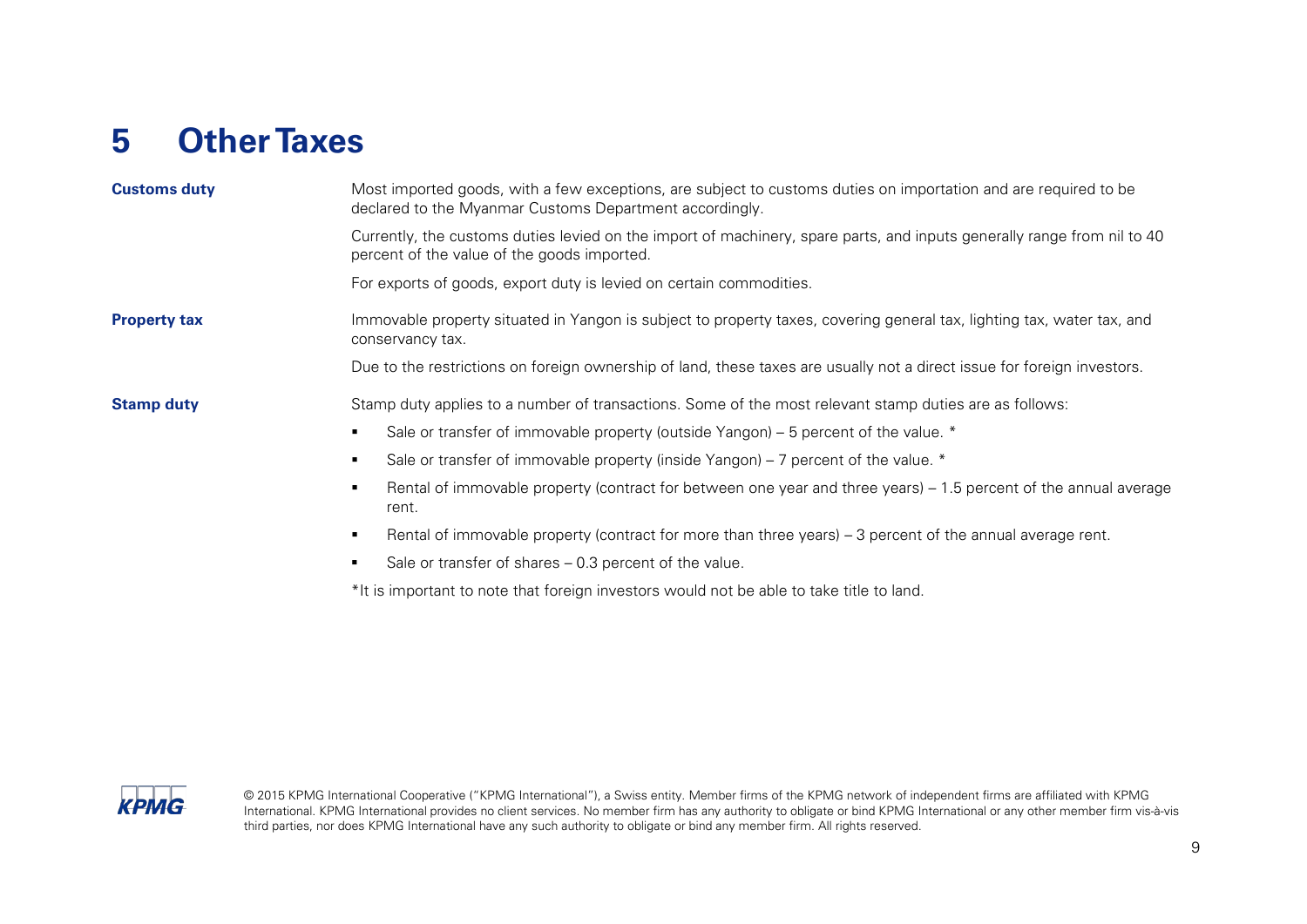# <span id="page-11-0"></span>**6 Tax Authority**

| <b>Tax Authority</b>      | Internal Revenue Department (IRD)                                                                                                                                                  |
|---------------------------|------------------------------------------------------------------------------------------------------------------------------------------------------------------------------------|
|                           | <b>Link to Myanmar Internal Revenue Department</b>                                                                                                                                 |
| <b>Tax audit activity</b> | In recent years there have been limited tax audits in Myanmar. This is in part due to the Authority's practice to determine<br>tax payable based on a certain discretionary power. |
|                           | With the establishment of the large tax payer's office within the IRD, this is expected to change going forward.                                                                   |
| <b>Appeals</b>            | There are some recent changes in relation to the appeals process. Tax payers should continue to monitor how the<br>appeals process would be implemented.                           |